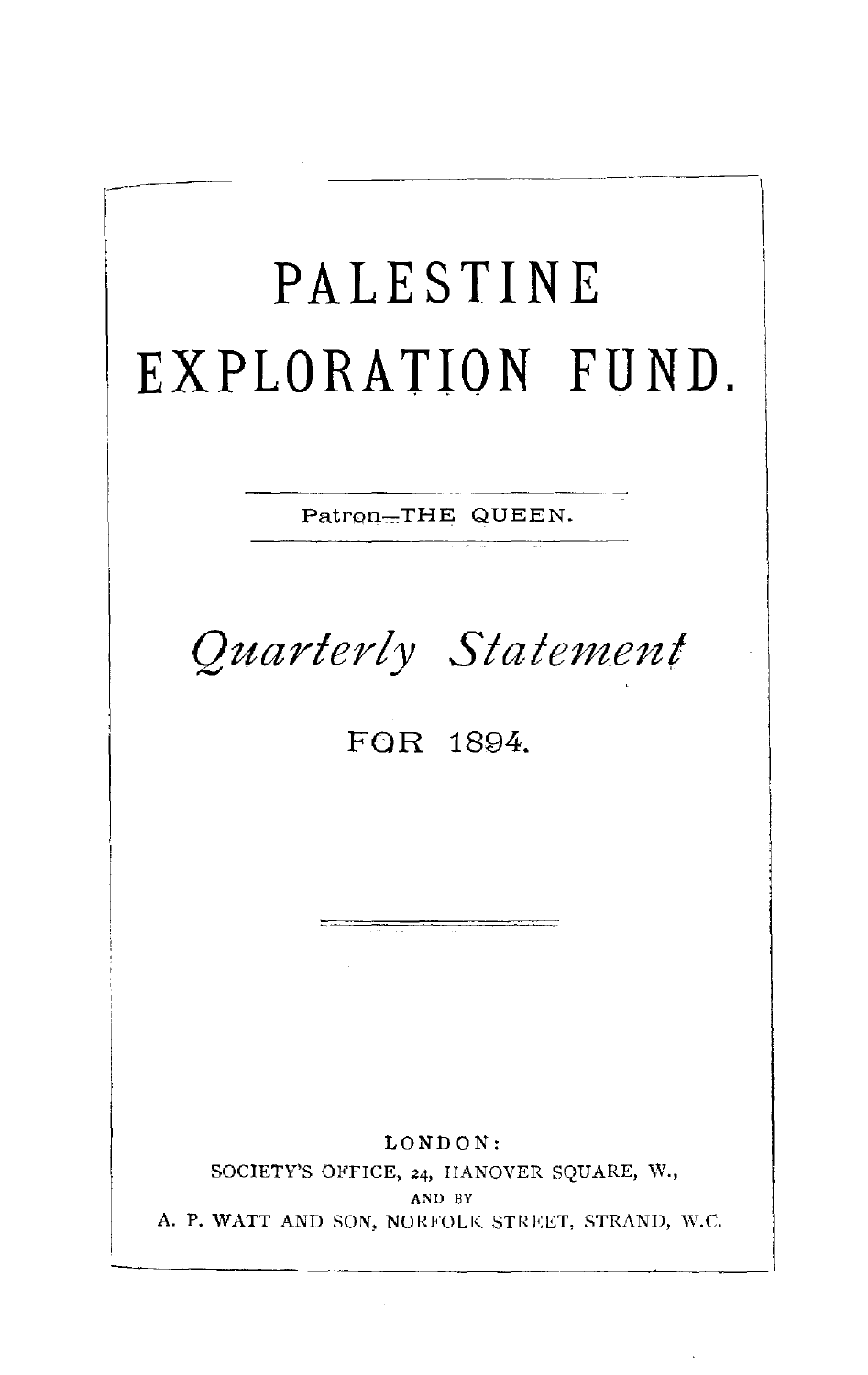LONDON: RARRISON AND SONS, PRINTERS IN ORDINARY TO HER MAJESTY, ST. MARTIN'S LANE.

 $\sim 10^{-11}$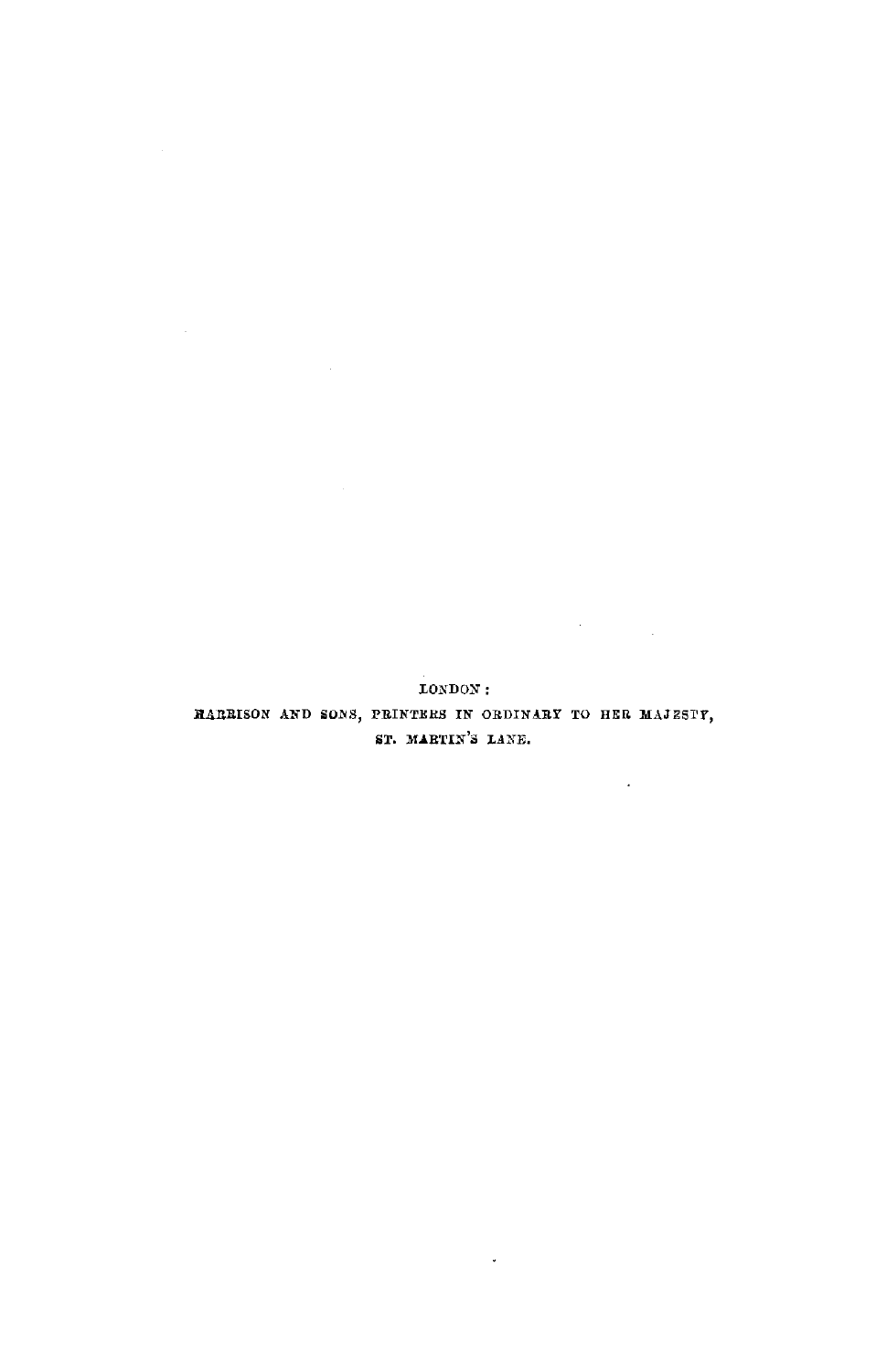### INDEX

#### TO

#### NAMES OF THE AUTHORS AND OF THE PAPERS CONTRIBUTED BY THEM.

| Adler, Marcus N., M.A.-<br>Jewish Pilgrims to Palestine                                   |                             |                      |                      |                      | è à                  | PAGE<br>288 |
|-------------------------------------------------------------------------------------------|-----------------------------|----------------------|----------------------|----------------------|----------------------|-------------|
|                                                                                           |                             |                      |                      |                      |                      |             |
| Baldensperger, Philip J., Esq.-<br>Orders of Holy Men in Palestine (Answers to Questions) |                             |                      |                      |                      |                      | 22          |
| Birth, Marriage, and Death among the Fellahin of Palestine                                |                             |                      |                      |                      |                      | 127         |
| The Birth of Abu-Zaid                                                                     |                             |                      | $\ddot{\phantom{a}}$ | à k                  |                      | 277         |
|                                                                                           |                             |                      |                      |                      | ه ه                  |             |
| Barrois, Th. M.-                                                                          |                             |                      |                      |                      |                      |             |
| On the Depth and Temperature of the Lake of Tiberias                                      |                             |                      |                      |                      |                      | $211 - 220$ |
|                                                                                           |                             |                      |                      |                      |                      |             |
| Bergheim, Samuel, Esq.-                                                                   |                             |                      |                      |                      |                      | 191         |
| Land Tenure in Palestine (Answers to Questions)                                           |                             |                      |                      | $\cdot$ $\cdot$      |                      |             |
| Birch, Rev. W. F.-                                                                        |                             |                      |                      |                      |                      |             |
| Ancient Jerusalem                                                                         |                             |                      |                      |                      |                      | 282         |
|                                                                                           |                             |                      |                      |                      |                      |             |
| Bliss, F. J., Ph.D., M.A.-                                                                |                             |                      |                      |                      |                      |             |
| Jerusalem, the Recent Pilgrimage to                                                       |                             |                      | a a                  | . .                  |                      | 101         |
| Ruins of Church at Jacob's Well                                                           |                             | $\ddot{\phantom{0}}$ | . .                  | $\cdot$ .            | . .                  | 108         |
| A Lebanon Cliff Castle<br>$\sim$ $\sim$                                                   | $\ddot{\phantom{a}}$        | . .                  | ٠.                   |                      |                      | 113         |
| Marble Fragment from Jebail                                                               | $\ddot{\phantom{a}}$        | ٠.                   | $\ddot{\phantom{a}}$ | $\ddot{\phantom{a}}$ | $\ddot{\phantom{a}}$ | 118         |
| <b>Excavations at Jerusalem.</b> (1st Report)                                             |                             |                      | $\ddot{\phantom{0}}$ | $\ddot{\phantom{a}}$ |                      | 169         |
| Notes on the Plain of Jericho                                                             | $\ddot{\phantom{a}}$        | $\ddot{\phantom{a}}$ | $\ddot{\phantom{1}}$ | $\ddot{\phantom{0}}$ |                      | 175         |
| Excavations at Jerusalem. (2nd Report)                                                    |                             |                      | $\ddot{\phantom{a}}$ | . .                  | $\ddot{\phantom{a}}$ | 243         |
| Discovery of a Beautiful Mosaic Pavement North of Jerusalem                               |                             |                      |                      |                      |                      | 257         |
| Chaplin, Thomas, M.D.-                                                                    |                             |                      |                      |                      |                      |             |
| On the Hæmatite Weight Purchased at Samaria                                               |                             |                      |                      |                      |                      | 225, 284    |
|                                                                                           |                             |                      |                      |                      |                      |             |
| Conder, Major C. R., D.C.L., LL.D., R.E.-                                                 |                             |                      |                      |                      |                      |             |
| The Jews under Rome<br>$\ddot{\phantom{a}}$                                               | a a                         | ٠.                   | . .                  | $\ddot{\phantom{1}}$ |                      | 47          |
| I. Government<br><b>Contract Contract</b>                                                 | $\mathbf{r}$ , $\mathbf{r}$ | $\ddot{\phantom{1}}$ | i, k                 | $\ddot{\phantom{1}}$ | $\ddotsc$            | 48          |
| II. Employment<br>$\cdots$                                                                | . .                         | $\ddot{\phantom{0}}$ | $\ddot{\phantom{0}}$ | $\ddot{\phantom{0}}$ | ÷.                   | 49          |
| III. Dealings with Gentiles                                                               |                             | $\ddot{\phantom{0}}$ | i,                   | . .                  | ٠.                   | 52          |
| IV. Religion<br><b>Allen Control</b><br>$\bullet$ $\bullet$                               | $\ddot{\phantom{1}}$        |                      | . .                  | $\ddot{\phantom{1}}$ | ٠.                   | 54          |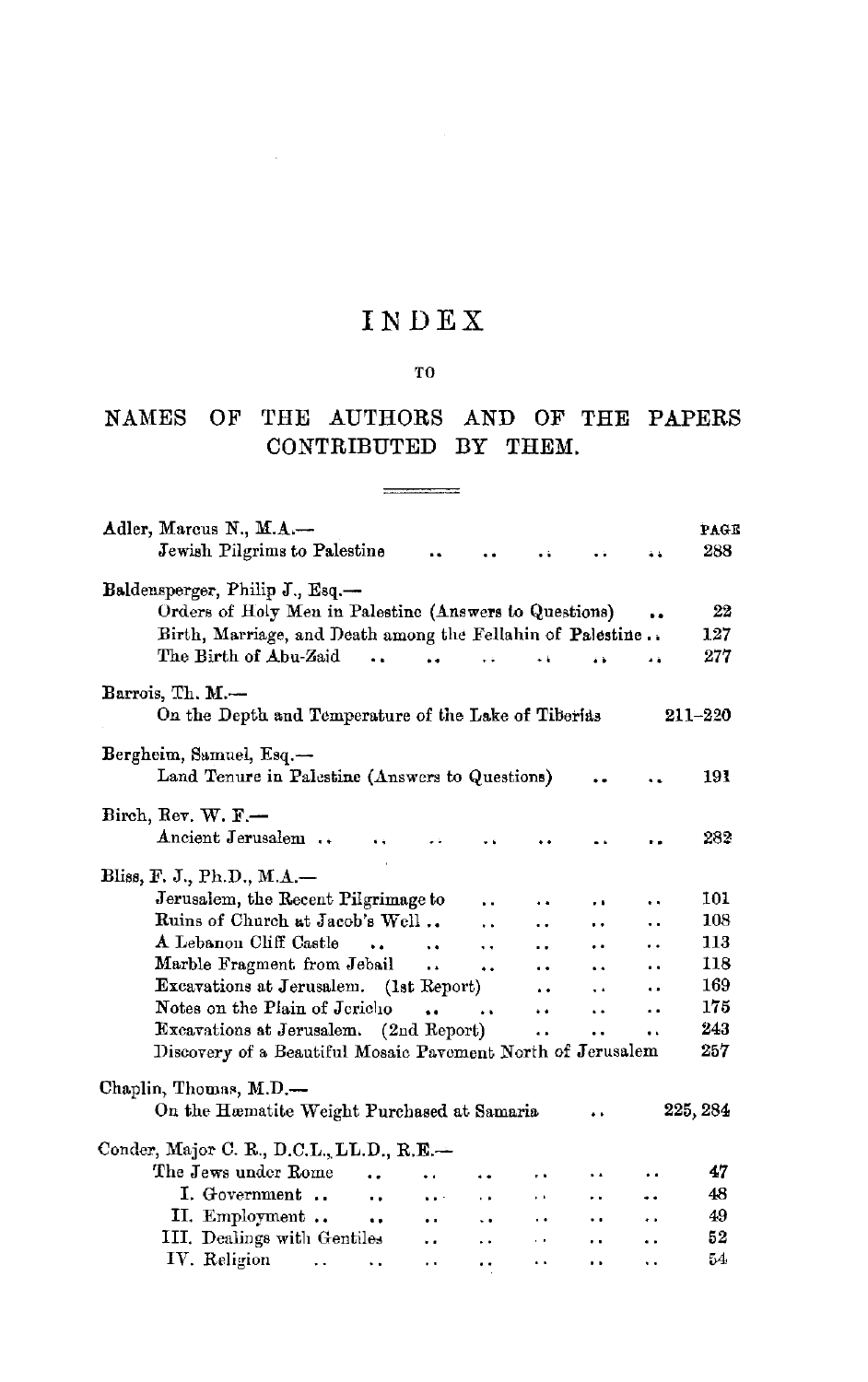| The Jews under Rome (continued)-                                                                                                                                                                     |                                              |                        |                      |                      |                      |                      | PAGE |
|------------------------------------------------------------------------------------------------------------------------------------------------------------------------------------------------------|----------------------------------------------|------------------------|----------------------|----------------------|----------------------|----------------------|------|
| V. Language                                                                                                                                                                                          | <br>. .                                      | Ϋ.                     | ٠.                   | $\ddot{\phantom{a}}$ | . .                  | $\ddot{\phantom{1}}$ | 56   |
| VI. Writing                                                                                                                                                                                          | $\ddot{\phantom{a}}$<br>. .                  | $\ddotsc$              | . .                  | $\ddotsc$            | . .                  | ٠.                   | 60   |
| VII. Music                                                                                                                                                                                           | $\ddotsc$<br>٠.                              | ٠.                     | ٠.                   | ٠.                   | ٠.                   | . .                  | 61   |
| VIII. Time                                                                                                                                                                                           | $\ddot{\phantom{0}}$<br>. .                  | . .                    | ٠.                   | . .                  | . .                  | . .                  | 61   |
| IX. Women                                                                                                                                                                                            | $\ddot{\phantom{0}}$<br>. .                  | . .                    | . .                  | . .                  | . .                  |                      | 62   |
| $X.$ Dress $\ldots$                                                                                                                                                                                  | $\ddot{\phantom{a}}$<br>$\ddot{\phantom{a}}$ | $\ddot{\phantom{a}}$   | . .                  | . .                  | . .                  |                      | 64   |
| XI. Food                                                                                                                                                                                             | $\ddot{\phantom{a}}$<br>$\ddot{\phantom{a}}$ | $\ddot{\phantom{0}}$   | $\ddot{\phantom{0}}$ | $\ddot{\phantom{a}}$ | . .                  | i.                   | 64   |
| XII. Buildings and Tombs                                                                                                                                                                             |                                              | $\ddot{\phantom{0}}$   | $\ddot{\phantom{a}}$ | . .                  | . .                  | . .                  | 65   |
| XIII. Agriculture                                                                                                                                                                                    |                                              | $\ddot{\phantom{0}}$   | . .                  | . .                  | . .                  |                      | 67   |
| XIV. Fauna and Flora                                                                                                                                                                                 | $\ddot{\phantom{a}}$                         | 44                     | a d                  | ÷.                   | $\ddot{\phantom{a}}$ | ٠.                   | 68   |
| XV. Geography                                                                                                                                                                                        |                                              |                        |                      |                      |                      | . .                  | 72   |
|                                                                                                                                                                                                      | $\ddot{\phantom{a}}$<br>÷.                   | Σâ                     | $\ddot{\phantom{0}}$ | $\sim$ $\sim$        | $\ddot{\phantom{a}}$ | . .                  | 78   |
| XVI. History                                                                                                                                                                                         | н.<br>$\ddot{\phantom{1}}$                   | $\ddot{\phantom{1}}$   | . .                  | . .                  | . .                  | . .                  |      |
| ${\bf Alphabet}$                                                                                                                                                                                     | $\bullet\bullet$<br>٠.                       | $\ddot{\phantom{1}}$   | $\ddot{\phantom{0}}$ | ٠.                   | . .                  | ٠.                   | ŠÚ   |
| The City Sehlala                                                                                                                                                                                     | $\sim$ $\sim$<br>$\ddot{\phantom{a}}$        | $\ddot{\phantom{1}}$   |                      | τ.                   | $\ddot{\phantom{0}}$ | a s                  | 82   |
| Greek Inscriptions in Western Palestine                                                                                                                                                              |                                              |                        |                      | $\ddot{\phantom{0}}$ |                      | . .                  | 201  |
| Notes on Tell el Hesy                                                                                                                                                                                | $\ddot{\phantom{0}}$                         | $\ddot{\phantom{a}}$   | $\ddot{\phantom{0}}$ | $\ddot{\phantom{0}}$ |                      |                      | 203  |
| Herr von Schick's paper on the Jerusalem Cross<br>,,                                                                                                                                                 |                                              |                        |                      |                      |                      | $\ddot{\phantom{0}}$ | 205  |
| the Quarterly Statement, October, 1893<br>,                                                                                                                                                          |                                              |                        |                      |                      |                      | ٠.                   | 81   |
| 33<br>$-22$                                                                                                                                                                                          | 5ý                                           |                        | April                | $\ddot{\phantom{a}}$ | $\ddot{\phantom{0}}$ | . .                  | 207  |
|                                                                                                                                                                                                      |                                              |                        | July                 | $\ddot{\phantom{0}}$ | ä.                   | . .                  | 302  |
| $-33$<br>,,<br>Mr. Davis' Paper                                                                                                                                                                      | 33                                           | $\ddotsc$              | $\sim$               | $\ddot{\phantom{0}}$ | $\ddot{\phantom{0}}$ | ٠.                   | 301  |
| ,,                                                                                                                                                                                                   |                                              |                        |                      |                      |                      |                      |      |
| Curtis, Rev. Canon C. G., M.A.-<br>The Sidon Sarcophagi<br>Davis, E., Esq.—                                                                                                                          |                                              | ٠÷                     |                      |                      |                      |                      | 120  |
| The Siloam and Later Palestinian Inscriptions                                                                                                                                                        |                                              |                        |                      |                      |                      |                      | 269  |
| Driver, The Rev. Canon G. R.—<br>On the Hæmatite Weight from Samaria                                                                                                                                 |                                              |                        |                      |                      |                      |                      | 221  |
| $\rm{Fox,~Charles,~M.R. C.S.,~F.S.S.}$                                                                                                                                                               |                                              |                        |                      |                      |                      |                      |      |
| Circle and Serpent Antiquities                                                                                                                                                                       |                                              | $\ddotsc$              |                      |                      |                      |                      | 83   |
| Glaisher, James, F.R.S.-<br>On the Fall of Rain at Jerusalem in the 32 years from 1861 to<br>1892<br>$\ddot{\phantom{a}}$<br>Meteorological Report from Jerusalem for 1884, 44; 1885, 144; 1886, 266 | $\sim 100$ km s $^{-1}$<br>$\sim 10$         | $\sim$                 | $\sim 1$             | $\ddot{\phantom{a}}$ | .,                   |                      | 39   |
|                                                                                                                                                                                                      |                                              |                        |                      |                      |                      |                      |      |
| Hanauer, Rev. J. E.—<br>Notes on the Skull Hill, &c.                                                                                                                                                 |                                              | $\ddot{\phantom{a}}$ . | $\ddot{\phantom{1}}$ |                      |                      | . .                  | 21   |
| ,,<br>$-15$                                                                                                                                                                                          | Winged Figure at Jaffa, on Bether, &c        |                        |                      |                      |                      | . .                  | 148  |
| on Stone and Pottery Masks found in Palestine<br>"                                                                                                                                                   |                                              |                        |                      |                      |                      |                      | 209  |
| Legend of Il Hakim                                                                                                                                                                                   | $\ddot{\phantom{a}}$                         | $\ddot{\phantom{0}}$   | $\ddot{\phantom{a}}$ |                      |                      | ٠.                   | 210  |
|                                                                                                                                                                                                      |                                              |                        |                      |                      |                      |                      |      |
| Henderson, Rev. Archd., D.D.—<br>Cana and Megiddo in Tatian's Diatessaron                                                                                                                            |                                              |                        |                      | ٠.                   |                      |                      | 151  |
| König, Prof., $D.D.$ —<br>On the Hæmatite Weight from Samaria                                                                                                                                        |                                              |                        |                      |                      |                      |                      | 222  |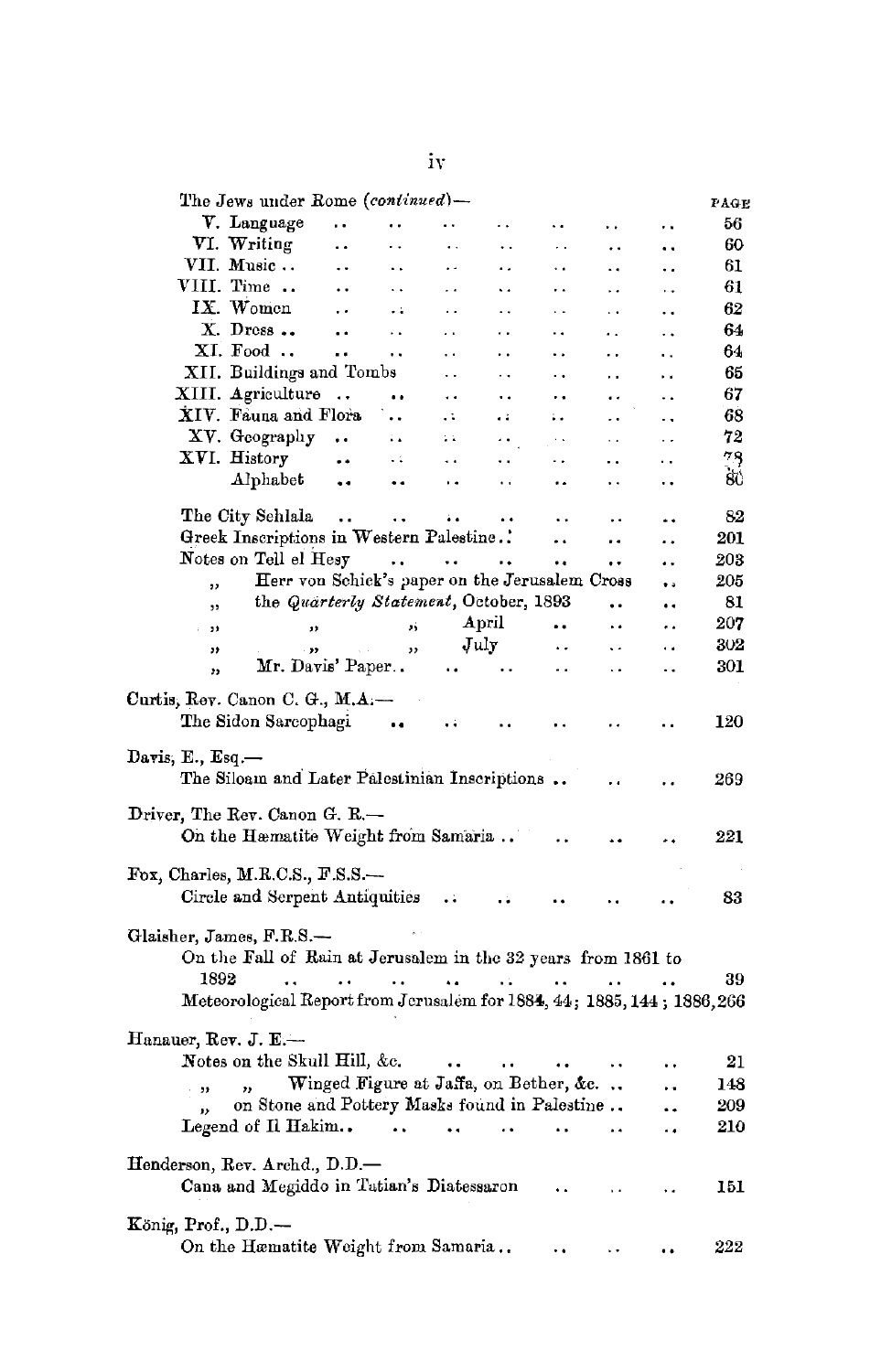| v                                                                                                                                                         |                |
|-----------------------------------------------------------------------------------------------------------------------------------------------------------|----------------|
| Oldfield, Thomas, Esq.-<br>Remarks on <i>facsimile</i> of Metal Mouse in the Collection of                                                                | PAGE           |
| Baron Ustinoff at Jaffa                                                                                                                                   | 189            |
| Pitcairn, Rev. D. Lee --<br>Note on the Marble Fragment from Jebail                                                                                       | 200            |
| Rouse, W. H. D., M.A.-<br>A Correction                                                                                                                    | 301            |
| Sayce, Prof. A. H.-<br>On the Hæmatite Weight from Samaria                                                                                                | 220, 284       |
| ′ sheil, V., O. P.—<br>Une Tablette Palestinienne Cunéiforme                                                                                              | 47             |
| Schick, Herr Baurath von-<br>I. Tabitha's Tomb and St. Peter's Church at Jaffa<br>II. Excavations by the Augustinian Brethren on Mount                    | 13             |
| Zion<br>$\ddot{\phantom{0}}$<br>ΰ.<br>$\sim$<br>$\ddot{\phantom{a}}$                                                                                      | 15             |
| III. Notes of Changes in Jerusalem Buildings, &c.<br>٠.                                                                                                   | 19             |
| Note on the New German Church in the Muristan, and the                                                                                                    |                |
| Discovery of an Ancient Wall<br>$\sim 100$<br>$\sim$ $\sim$                                                                                               | 146            |
| Note on the Winged Figure in Baron Ustinoff's Collection<br>The Jerusalem Cross<br><b><i>Contractor</i></b><br>and the state of the state of the state of | 147<br>183-189 |
| Discovery of a Beautiful Mosaic Pavement North of Jerusalem                                                                                               | 257            |
| Jerusalem Notes<br>$\ddot{\phantom{a}}$<br>$\ddot{\phantom{0}}$                                                                                           | 261            |
| Simpson, William, Esq.—<br>A Hittite Monument<br>$\cdots$                                                                                                 | 199            |
| Smith, Prof. W. Robertson-<br>On the Hæmatite Weight from Samaria                                                                                         | 225            |
| St. Clair, George, F.G.S.-<br>Jerusalem Topography                                                                                                        | 150            |
| Tyler, Thomas, Esq.--<br>On the Ancient Hæmatite Weight from Samaria                                                                                      | 284            |
| Wright, Rev. Prof. Theo. F.-<br>Note on the Swastica                                                                                                      | 300            |

 $\frac{1}{2} \left( \frac{1}{2} \sum_{i=1}^{n} \frac{1}{2} \sum_{j=1}^{n} \frac{1}{2} \sum_{j=1}^{n} \frac{1}{2} \sum_{j=1}^{n} \frac{1}{2} \sum_{j=1}^{n} \frac{1}{2} \sum_{j=1}^{n} \frac{1}{2} \sum_{j=1}^{n} \frac{1}{2} \sum_{j=1}^{n} \frac{1}{2} \sum_{j=1}^{n} \frac{1}{2} \sum_{j=1}^{n} \frac{1}{2} \sum_{j=1}^{n} \frac{1}{2} \sum_{j=1}^{n} \frac{1}{2$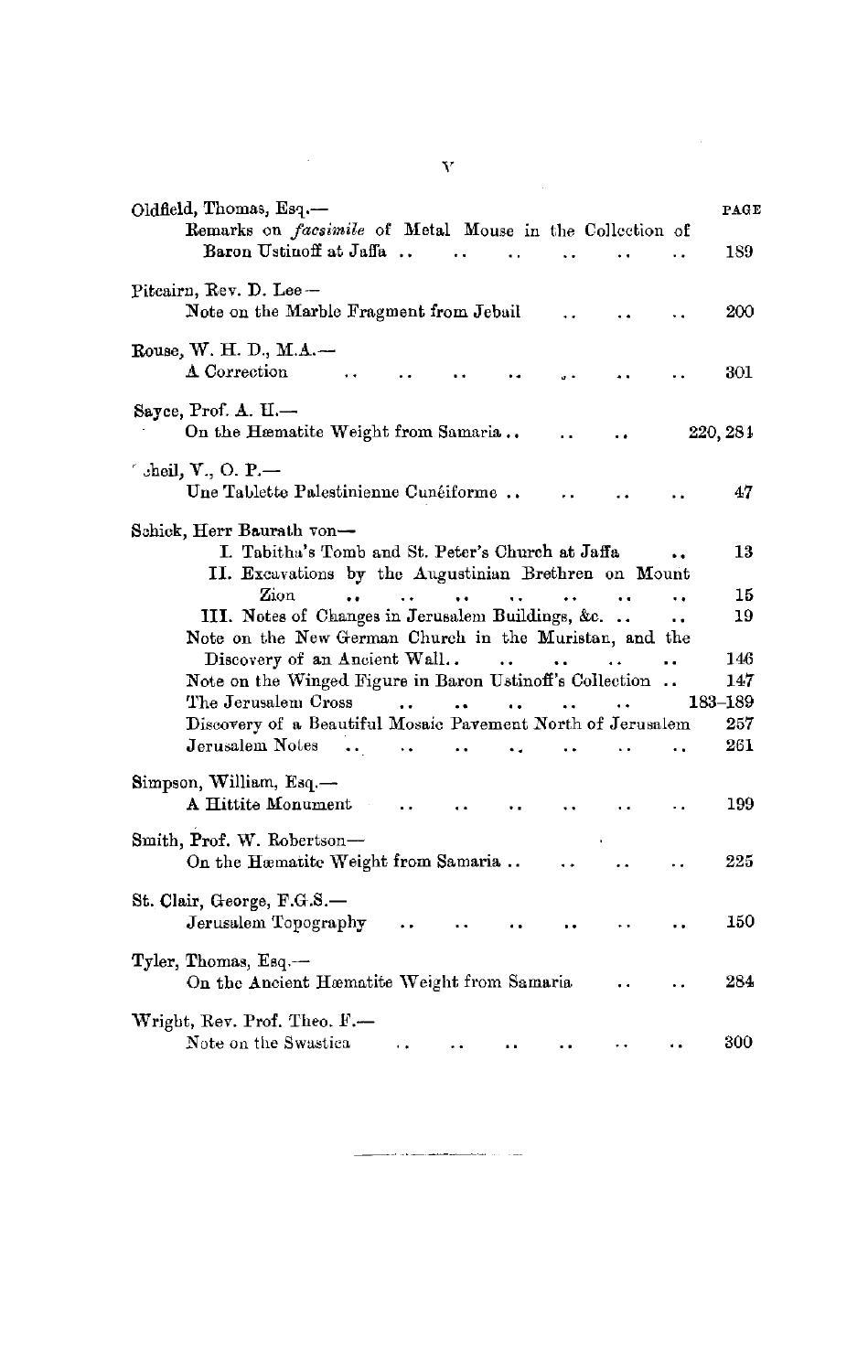## LIST OF ILLUSTRATIONS.  $\frac{1}{\sqrt{2}}\frac{1}{\sqrt{2}}\frac{1}{\sqrt{2}}\frac{1}{\sqrt{2}}\frac{1}{\sqrt{2}}\frac{1}{\sqrt{2}}\frac{1}{\sqrt{2}}\frac{1}{\sqrt{2}}\frac{1}{\sqrt{2}}\frac{1}{\sqrt{2}}\frac{1}{\sqrt{2}}\frac{1}{\sqrt{2}}\frac{1}{\sqrt{2}}\frac{1}{\sqrt{2}}\frac{1}{\sqrt{2}}\frac{1}{\sqrt{2}}\frac{1}{\sqrt{2}}\frac{1}{\sqrt{2}}\frac{1}{\sqrt{2}}\frac{1}{\sqrt{2}}\frac{1}{\sqrt{2}}\frac{1}{\sqrt{2}}$

|                                                                      |                      |                         |                      |                      |                      |                      |                      | PAGE    |
|----------------------------------------------------------------------|----------------------|-------------------------|----------------------|----------------------|----------------------|----------------------|----------------------|---------|
| Plan showing the Excavations on Mount Zion                           |                      |                         |                      |                      |                      |                      | 16, 170, 243         |         |
| Diagram showing the fall of Rain at Jerusalem in every year, 1861 to |                      |                         |                      |                      |                      |                      |                      |         |
| 1892<br>$\ddot{\phantom{a}}$                                         | $\ddot{\phantom{a}}$ | $\ddot{\phantom{a}}$    |                      |                      |                      |                      | . .                  | 40      |
| Antiquities, Circle and Serpent                                      |                      | $\ddot{\phantom{a}}$    | $\ddot{\phantom{0}}$ | $\ddot{\phantom{1}}$ | . .                  | $\ddot{\phantom{a}}$ | $\ddot{\phantom{0}}$ | 85      |
| Church over Jacob's Well, Restoration of                             |                      |                         |                      | . .                  | . .                  | $\ddot{\phantom{0}}$ |                      | 109     |
| Marble Fragment from Jebail                                          |                      | $\ddot{\phantom{a}}$    | $\ddot{\phantom{a}}$ | $\ddot{\phantom{a}}$ | $\ddot{\phantom{0}}$ | $\ddot{\phantom{a}}$ | $\ddot{\phantom{0}}$ | 119     |
| Sarcophagus, the so-called of Alexander, side views                  |                      |                         |                      |                      |                      | $\ddot{\phantom{0}}$ |                      | 89, 120 |
| $\overline{\mathbf{r}}$<br>$\overline{\mathbf{5}}$                   |                      | $\overline{\mathbf{u}}$ |                      | end views            | $\ddot{\phantom{a}}$ | $\ddot{\phantom{a}}$ | 121, 122             |         |
| of the Female Mourners, side views                                   |                      |                         |                      |                      | $\ddot{\phantom{a}}$ | $\ddot{\phantom{0}}$ | 124, 126             |         |
| Sculptured Winged Figure from Jaffa                                  |                      |                         |                      | $\ddot{\phantom{0}}$ | $\ddot{\phantom{1}}$ | $\ddot{\phantom{a}}$ | $\ddot{\phantom{a}}$ | 147     |
| Bronze Medal from Jaulan                                             |                      | $\ddot{\phantom{a}}$    |                      | . .                  | . .                  | . .                  | $\ddot{\phantom{a}}$ | 152     |
| Plan of Kh. el Mefjir                                                | $\sim$               | $\ddot{\phantom{a}}$    |                      | . .                  | ٠.                   |                      | $\ddot{\phantom{a}}$ | 178     |
| Architectural Fragments from Kh. el Mefjir                           |                      |                         |                      | $\ddot{\phantom{0}}$ | ٠.                   |                      | $\ddot{\phantom{0}}$ | 180     |
| Plan of Birket Jiljulieh (Gilgal) and Mounds                         |                      |                         |                      | . .                  | $\ddot{\phantom{1}}$ | $\ddot{\phantom{0}}$ | $\ddot{\phantom{1}}$ | 182     |
| Crosses, various<br>$\ddot{\phantom{a}}$                             | $\mathbf{r}$         | $\ddot{\phantom{a}}$    | $\bullet$            | $\ddot{\phantom{a}}$ | ٠.                   | $\ddot{\phantom{a}}$ | 183-189, 205         |         |
| Metal Figure from Baron Ustinoff's Collection                        |                      |                         |                      | $\ddot{\phantom{0}}$ | $\ddot{\phantom{0}}$ | ٠.                   | $\ddot{\phantom{0}}$ | 190     |
| Lake of Tiberias, Plan of                                            |                      | $\ddot{\phantom{a}}$    | $\ddot{\phantom{a}}$ | $\ddot{\phantom{a}}$ | . .                  | . .                  |                      | 215     |
| Tower on Rock Platform adjoining English Cemetery at Jerusalem       |                      |                         |                      |                      |                      |                      | $\ddot{\phantom{a}}$ | 250     |
| Mosaic Pavement north of Jerusalem, showing the Armenian             |                      |                         |                      |                      |                      |                      | In-                  |         |
| scription<br>а.                                                      | $\ddot{\phantom{a}}$ |                         | $\ddot{\phantom{a}}$ |                      |                      |                      | $\cdot$ .            | 258     |
| Mosaic Pavement north of Jerusalem                                   |                      |                         | . .                  | $\ddot{\phantom{0}}$ | . .                  | $\ddot{\phantom{a}}$ | $\ddot{\phantom{1}}$ | 259     |
| The Hæmatite Weight                                                  | $\ddot{\phantom{0}}$ | $\ddot{\phantom{0}}$    | $\ddot{\phantom{0}}$ |                      | ٠.                   | ٠.                   | . .                  | 287     |

 $\label{eq:3.1} \frac{\partial \mathcal{L}_{\mathcal{A}}(\mathcal{L}_{\mathcal{A}}(\mathcal{L}_{\mathcal{A}}(\mathcal{L}_{\mathcal{A}}(\mathcal{L}_{\mathcal{A}}(\mathcal{L}_{\mathcal{A}}(\mathcal{L}_{\mathcal{A}}(\mathcal{L}_{\mathcal{A}}(\mathcal{L}_{\mathcal{A}}(\mathcal{L}_{\mathcal{A}}(\mathcal{L}_{\mathcal{A}}(\mathcal{L}_{\mathcal{A}}(\mathcal{L}_{\mathcal{A}}(\mathcal{L}_{\mathcal{A}}(\mathcal{L}_{\mathcal{A}}(\mathcal{L}_{\mathcal{A}}(\mathcal{L}_{\mathcal{A}}(\mathcal$ 

vi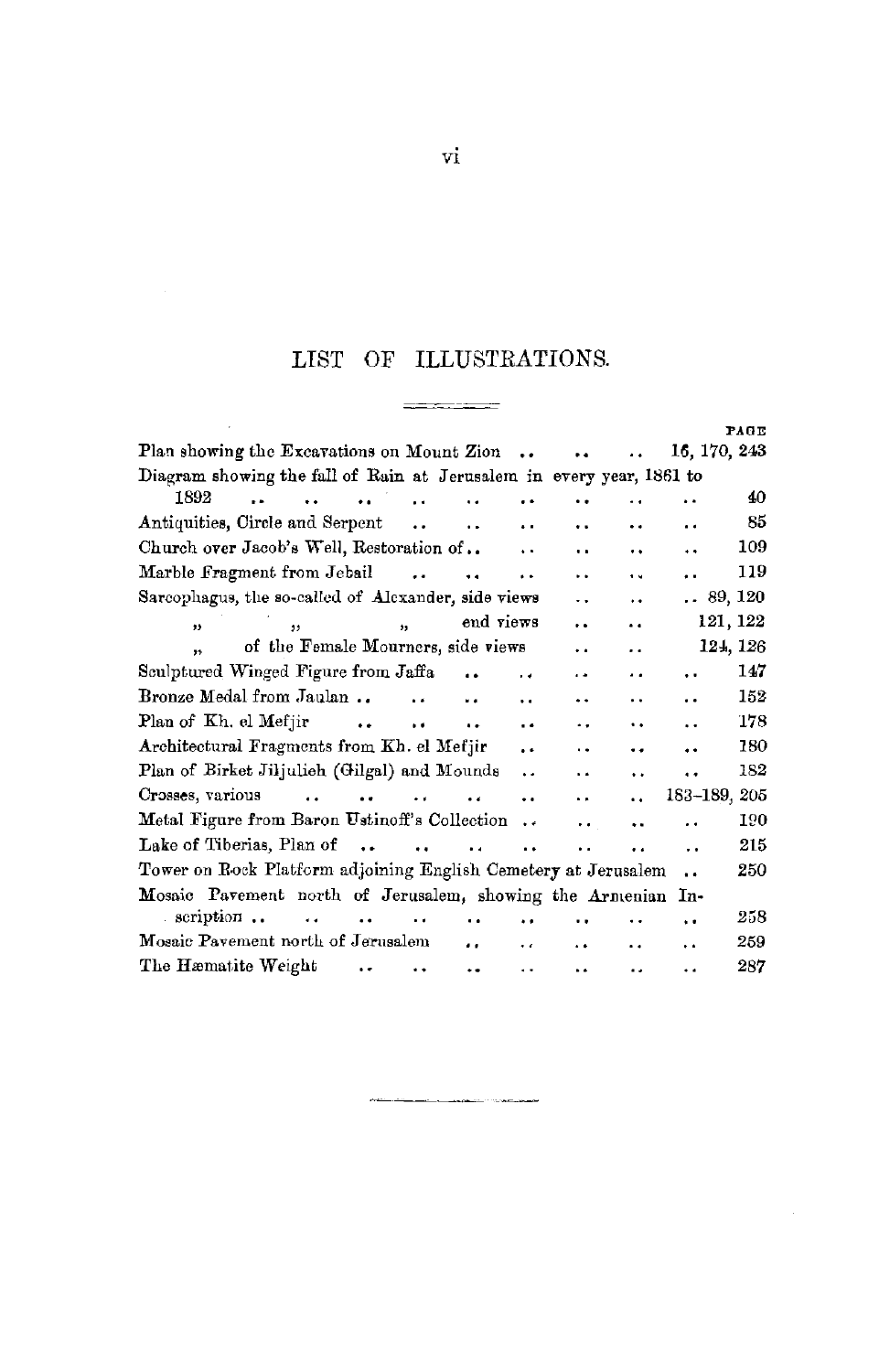#### GENERAL INDEX.

.A.bu-Zaid, Birth of, 277. Acra, 282. Alphabet, 80. Alterations in the City, 265. Ancient Jerusalem, 282. Annual Meeting, 303. Antiquities, Circle and Serpent, 83. Augustine Brethren, Excavations by the, 15.

Balance Sbeet for 1893, 98. Birket Jiljulieh, 182. Bronze Medal from Jaulan, 152.

Cana and Mcgiddo, 151. Cases, Casts, and Slides, 97. Cisterns and Winepresses, 265. Colony of Bokhara Jews, 262. Correction, A, 301. Crosses, Various, Jerusalem, 183, 205.

English Hospital, The, 262.

- Excavations at Jerusalem, Dr. Bliss's First Report, 169; Dr. Bliss's Second Report, 243.
- Greek Inscriptions in Western Palestine, 201.
- Greek and other Inscriptions found in Hauran, 2, 161.
- Hæmatite Weight, The, 220–222, 225, 284.
- Fl Hakim, Legend of, 210.
- El Heidhcmiyeh (Jeremiah'• Grotto), **21.**
- Hittite Monument, A, 199.

Jacob's Well, Church at, 108.

Jaffa, Tabitha's Tomb and St. Pcter's Church at, 13.

- Jaffa Cemetery, 14; Simon the Tanner's House, 14.
- Jaffa, House of Tabitha, **14;** Hospice of the Franciscan Brethren, 15.
- 
- Jaulan, Bronze Medal from, 152. Jebuil, Marble Fragment from, US; Note on, 200.
- 
- Jericho, Plain of, Notes on, 175.<br>JERUSALEM, Excavations by Excavations by the Augustine Brethren, 15; Apse-like Niche, 16; Rock Scarp and Cisterns, 17, 18, 19; Loculi, 18; Rock-cut Rooms, 18; Notes of Changes on Buildings, &c., 19; Street or Piazza, 19; Water Channel, 19; Cock-crow Church, 19 ; Houses of Rich Man and Lazarus, 20 ; Honse of Veronica, 20; Crusading Church, 20; Antonia, 21; El Heidhemiych, 21; Mediæval Cemetery near St. Stephen's, 21; Inscription discovered, 21; Inscribed Stone, 21; Note on New German Church in the Muristan, 146; Topography, 150; Dr. Bliss's First Report on the Excavations, 169 ; Committee's Instructions, 170; Dr. Bliss's Second Report on the Excavations, 243; The Muristan, 261; Colony of Bokhara Jews, 262; The Engiish Hospital, 262 ; The Russian Orthodox Palestine Society, 263;<br>Rock-cut Aqueduct on "Skull Hill,"<br>263; The Muristan Inscription, 264 ; A Rock Scarp, 264; New Drains, 264; Tombs of the Judges, 265 ; Interesting Cisterns and Winepresses, 265 ; Alterations in the City, 265; Traffic in the Streets, 266.
- JERUSALEM, THE RECENT PILGRIMAGE TO, 101 ; Geology and Climate considered in connection with Preservation of Inscriptions, 101; Features of the Country between Jaffa and Jerusalem, 101; Features of the Country along the Syrian Coast,